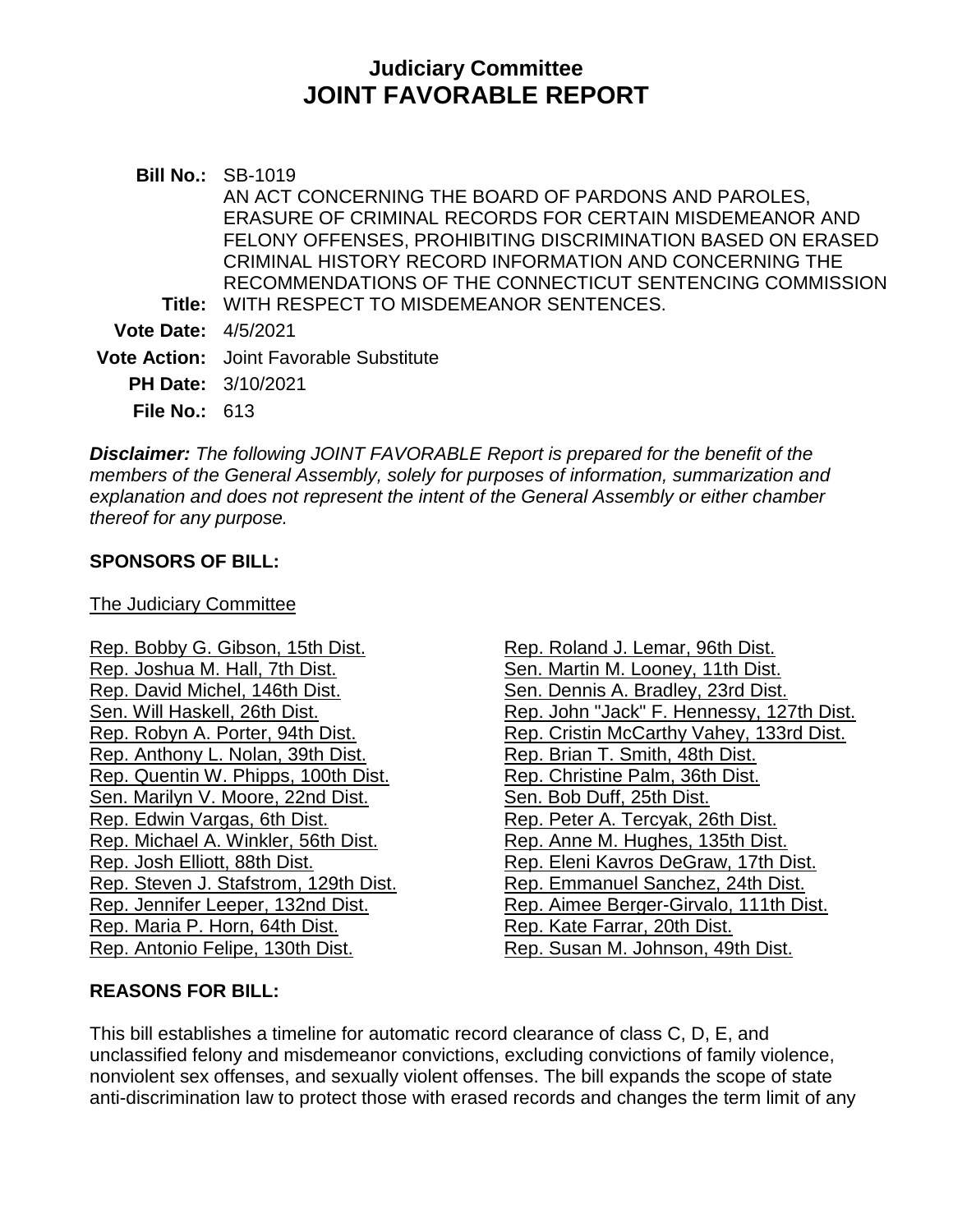sentence of imprisonment of up to one year to a period not to exceed three hundred sixty-four days with the goal of reducing collateral consequences.

The bill bans the Board of Pardons and Paroles from denying pardon applications without written explanation and requires board members and parole officers to be trained annually about the collateral consequences a person with a criminal record may face when applying for housing or employment. The bill also requires the Department of Emergency Services and Public Protection, the Judicial Branch, and the Criminal Justice Information System Governing Board to develop and implement automated processes for erasure and requires the Commissioner of Correction to establish a reentry employment advisory committee. The bill authorizes the Commissioner of Correction to designate a deputy warden to serve as director of reentry services and the Commissioner of Emergency Services and Public Protections to waive fees for indigent people. The bill changes the term limit of any sentence of imprisonment of up to one year to a period not to exceed three hundred sixty-four days to avoid collateral consequences of an aggravated felony conviction.

### **SUBSTITUTE LANGUAGE:**

The substitute language clarifies a timeline for erasure of certain criminal history records based on the term of imprisonment and number of years from the date of the convicted person's most recent conviction. The substitute language sets new requirements and authorizations for several state agencies and establishes erasure and disclosure guidelines for criminal justice agencies, and data-based services or companies. The substitute language clarifies processes for decriminalized offenses and offenses adjudicated in courts that no longer exist. The language also defines discrimination based on erased criminal records and non-conviction information in areas such as housing, employment, state agencies, and the life insurance industry.

#### **RESPONSE FROM ADMINISTRATION/AGENCY:**

*Connecticut Division of Public Defender Services, Chief Public Defender, Christine Perra Rapillo*; supports this bill stating that all the proposals contained in the legislation represent improvements in the administration of criminal justice in Connecticut.

*Connecticut Sentencing Commission;* supports this bill stating that section 38 makes an important change to the penalty for offenses defined as misdemeanors and would better align state classification of offenses with the classification scheme used in federal immigration laws and regulations. It is also stated that several other states, including Nevada, Oregon, California, Washington, Colorado, Utah, and New York have enacted this change in sentencing to help protect certain noncitizens from arbitrary deportation and denial of consideration of individual circumstances.

*Connecticut Division of Criminal Justice;* opposes the scope of criminal records that would be erased, *by operation of law*, under this bill. Stating that this bill will greatly impact the ability of the division to decide issues such as sentencing recommendations, bail decisions, issuance of protective orders, or punishing serious repeat offenders.

*Connecticut Office of Policy and Management, Criminal Justice Policy and Planning, Undersecretary, Marc Pelka;* opposes portions of this bill stating that the administration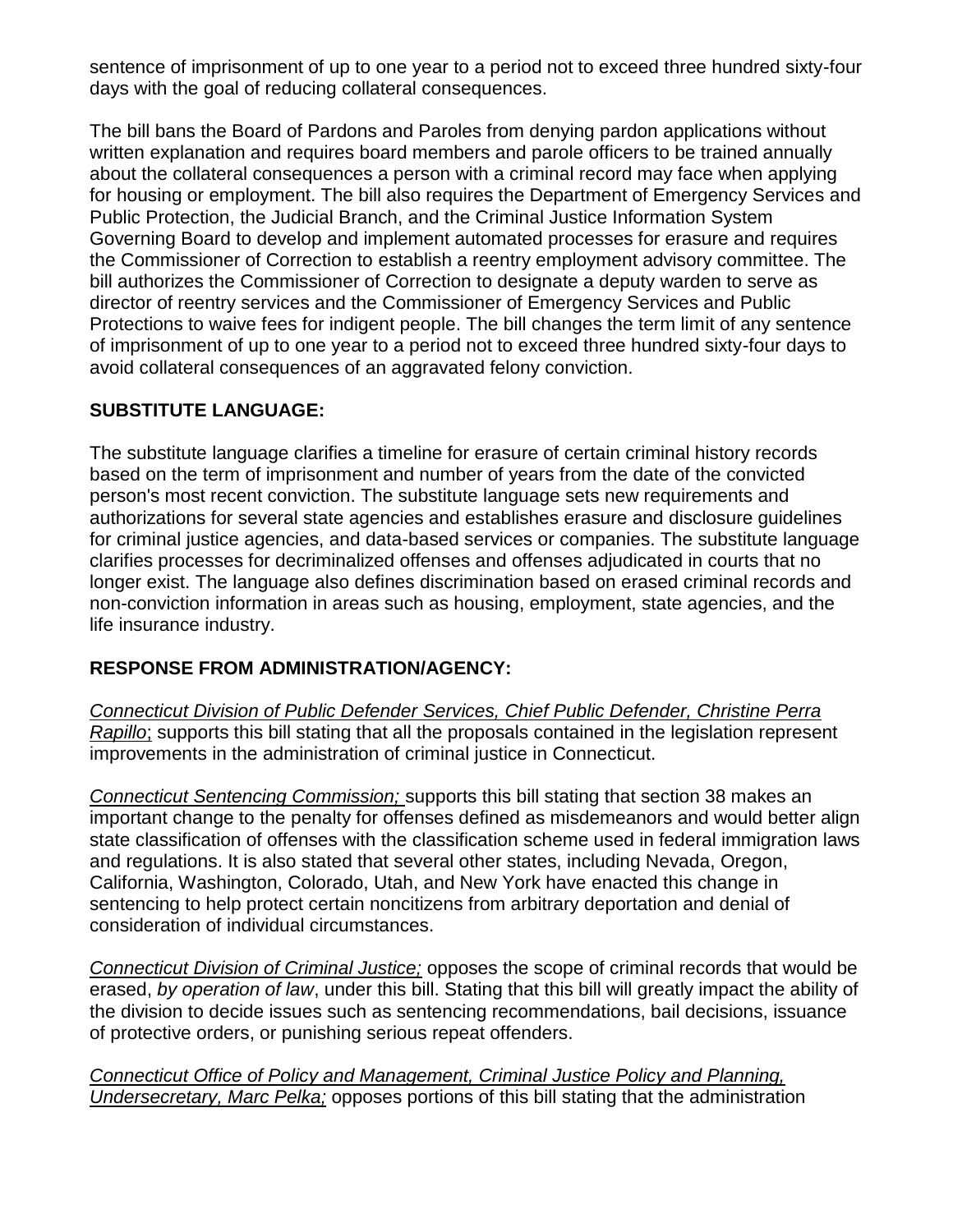cannot support the entire scope of the bill and providing a list of proposed changes. It is also stated that the administration is united in support for the clean slate concept due to welldocumented racial and ethnic disparities in the criminal justice system.

*Connecticut Judicial Branch, External Affairs Division*; takes no position regarding the policy implications of the bill and states concern with various provisions due to potential impact on court processes and procedure and the resources it will take to implement. It is also stated that the agency suggests additional technical changes.

*Connecticut Commission on Human Rights and Opportunities;* supports legislative efforts to address the overwhelming barriers faced by individuals who have criminal records because eliminating barriers to opportunity is one of the Commission's core concerns. It is also stated that the Commission has concerns with procedural aspects of the antidiscrimination provisions of the bill.

*Connecticut Board of Pardons and Paroles, Chairperson Carleton J. Giles*; supports the intent of the legislation but only supports automatic erasure for low level misdemeanors and believes that changes are necessary to certain provisions which impact the pardon power.

## **NATURE AND SOURCES OF SUPPORT:**

*Connecticut Fair Housing Center, Executive Director, Erin Kemple;* supports this bill stating that refusal to rent or sell to individuals with expunged records prevents those recently released from incarceration from accessing decent, safe, affordable housing. It is also stated that stable housing is the leading factor in determining whether someone can successfully reintegrate into society.

*Clean Slate Initiative, National Campaigns Manager, Erin Leigh George;* supports this bill stating that it will help people capture the second chance they've earned by streamlining petition-based record-clearing. It is also stated that the vast majority of the 450,000 Connecticut residents with criminal records cannot obtain relief due to lengthy waiting periods and complexities and limitations in current record-clearing processes.

*American Civil Liberties Union of Connecticut, Interim Senior Policy Counsel, Kelly McConney Moore;* supports this bill stating that the mere fact that a Connecticut resident has a criminal conviction in their history puts more than 550 legal barriers in their path. It is also stated that this legislation meets all criteria necessary for a strong Clean Slate Bill including providing for automatic record clearance and for record erasure as opposed to record sealing.

*City of Bridgeport, Mayor Joseph P. Ganim;* Supports this bill as mass incarceration has ongoing consequences in Connecticut, disproportionately hurting Black and brown communities and burdening hundreds of thousands of Connecticut residents with a criminal record. This is a very real experience for thousands Bridgeport residents. The mayor serves as Vice Chair for Re-Entry on the US Conference of Mayor's Criminal and Social Justice Committee and has heard firsthand how expungement and pardon practices can greatly benefit communities hardest hit by mass incarceration.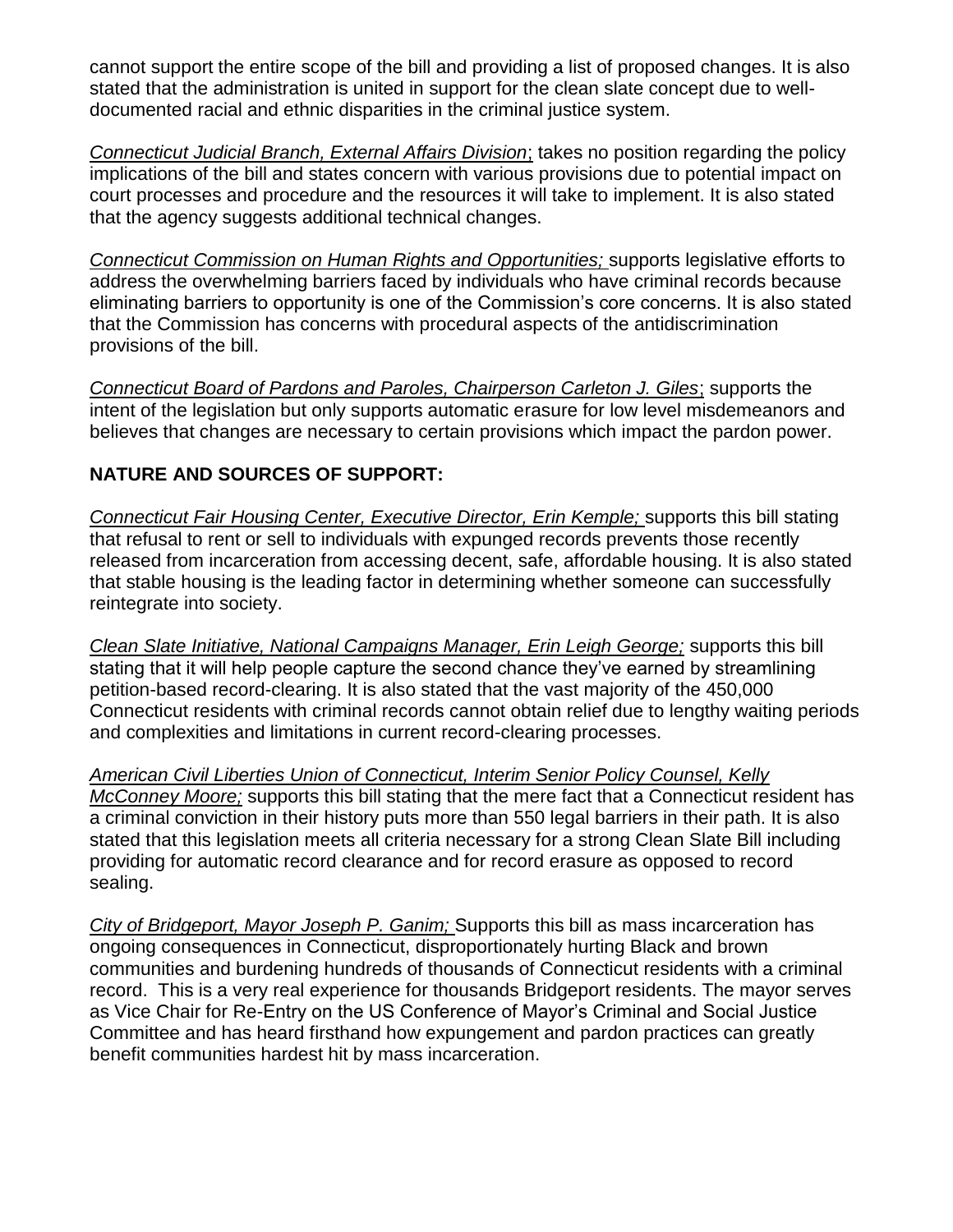*Hartford Foundation for Public Giving;* supports this bill stating that an evaluation of reentry supports funded by the foundation revealed the need for additional policy changes to provide greater access to vital services such as housing and mental and physical health supports.

*Connecticut Justice Alliance, Executive Director, Christina Quaranta;* supports this bill stating that making expungement automatic will eliminate economic and class barriers people currently face (access to an attorney, understanding of the system, money to pay court and lawyer fees) when working to get their records expunged. It is also stated that the Alliance requests the committee amend the bill to include expungement for juvenile records.

*Michigan Legislature, State Representative, David LaGrand;* supports this bill stating that expungement is a powerful tool for improving the lives of people with records, without an increased risk to public safety. It is also stated that Connecticut should join Michigan, Pennsylvania, New Jersey, California, and Utah as a leader in the national movement for expungement in particular and criminal justice reform in general.

*Connecticut Legal Rights Project, Executive Director, Kathy Flaherty;* supports this bill and requests an amendment to include disability as a protected class. It is also stated that the collateral consequences annual training will help the Board of Pardons and Paroles to understand the impact of decisions on those who come before them.

*The Alliance, Manager of Advocacy and Public Policy, Julia Wilcox;* supports this bill stating that one in three Americans has some type of criminal record, which creates lifelong barriers to opportunity for them and their families. It is also stated a February 2020 Smart Justice Poll indicated that 85% of CT voters, across party lines, support laws prohibiting discrimination based on a person's criminal history.

*Center for Children's Advocacy, Team Child Youth Justice Project, Director, Marisa Halm, Esq.;* supports this bill and requests that the committee create parity between the juvenile and adult courts by adopting a proposed amendment to provide automatic juvenile court erasure.

*Service Employees International Union 1199 New England, President, Rebecca Simonsen;* supports this bill stating that 1199 union members who work in Corrections care for a population with acute medical and mental health illnesses that are often the direct result of systemic afflictions of homelessness, poverty, and opioid addiction. It is also stated that ending discrimination for people with criminal records would best allow 1199 members to truly assist incarcerated individuals in attaining the security and stability they need to stay out of the carceral system for good.

*Connecticut Women's Education and Legal Fund, Policy Director, Madeline Granato;* supports this bill stating that women are the fastest growing incarcerated population in the United States and that more than half of women incarcerated in prisons and jails are incarcerated for drug or property offenses. It is also stated that a history of criminal conviction remains a significant barrier for women to reach economic stability for themselves and their families.

*Connecticut Criminal Defense Lawyers Association, President, Frank J. Riccio II;* supports this bill stating that it will assist those battling the collateral consequences of convictions to obtain employment, education, housing, and student loans. It is also stated that this bill will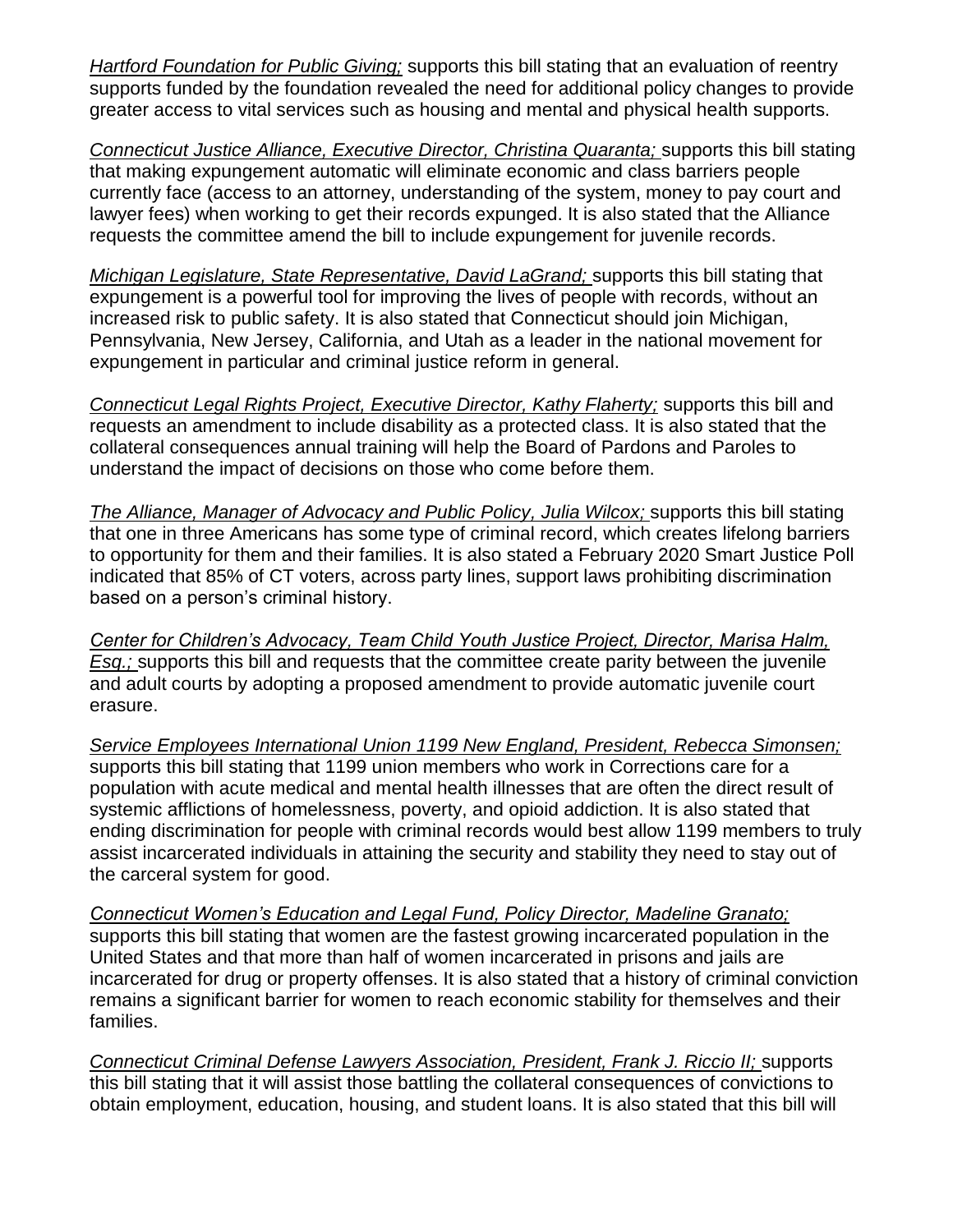mitigate the devastating impact that those arrested and convicted of certain criminal convictions, especially on our younger populations, indigent individuals and people of color.

*Connecticut Resident, Marquita Nelson;* supports this bill stating that her child has been in prison for 19 years for a crime that he committed as a minor and that everyone deserves a second chance.

*Connecticut Legal Services, Public Policy Advocate, Raphael L. Podolsky;* supports this bill and requests two amendments related to access to non-domestic violence records when a protection order for domestic violence is sought and access to one's own records for immigration cases.

*Connecticut Working Families Party, State Director, Carlos Moreno;* supports this bill stating that the current one-year maximum sentence for class A misdemeanors creates drastic, disproportionate consequences for non-citizens by turning state misdemeanors into aggravated felonies under federal law.

*American Immigration Lawyers Association, Connecticut Chapter;* supports section 38 of this bill which changes any sentence up to but not exceeding one year to a term of imprisonment not exceeding three hundred and sixty-four days, stating that it will provide clarity for lawful permanent residents and attorneys. It is also stated that this provision will help avoid the unintended immigration consequences of an aggravated felony conviction, including being deported and permanently barred from returning to the United States.

*Hartford, Connecticut, Resident, Sister Elaine Betoncourt;* supports this bill stating personal experience witnessing a criminal record prevent gainful employment and lead to negative thought processes, financial desperation, and recidivism.

*Greater Hartford Interfaith Action Alliance Criminal Justice Action Team, Member, Anne Stanback;* supports this bill stating concern with the disproportionate impact mass incarceration and collateral consequences have on communities of color and poor people. It is also stated that approximately 8,000 of the 17,000 people who entered Connecticut's shelters between 2016 and 2019 had been incarcerated.

*Unitarian Society of Hartford, Candidate Minister, Unitarian Universalist Faith Intern Minister, Dianne M. Daniels;* supports this bill stating that the orientation program for eligible inmates, training for members of the Board of Pardons and Parole, and expungement and erasure of criminal records and copies of those records are critically important provisions of this bill.

*Collaborative Center for Justice, Director, Dwayne David Paul;* supports this bill citing hundreds of barriers between formerly incarcerated people and full participation in democracy, economy, and society at large.

*Transitions Clinic, Legal Director, James Bhandary-Alexander;* supports this bill stating that the clinic's patient population is routinely denied work because of their records.

*Connecticut Alliance to End Sexual Violence, Director of Policy and Public Relations, Lucy Nolan;* supports this bill and thanks the committee for excluding those who sexually assault and harm others from clean slate provisions. It is stated that it is critical to preserve the records of those who commit sexual crimes for many reasons including Sec. 53a-40(d) of our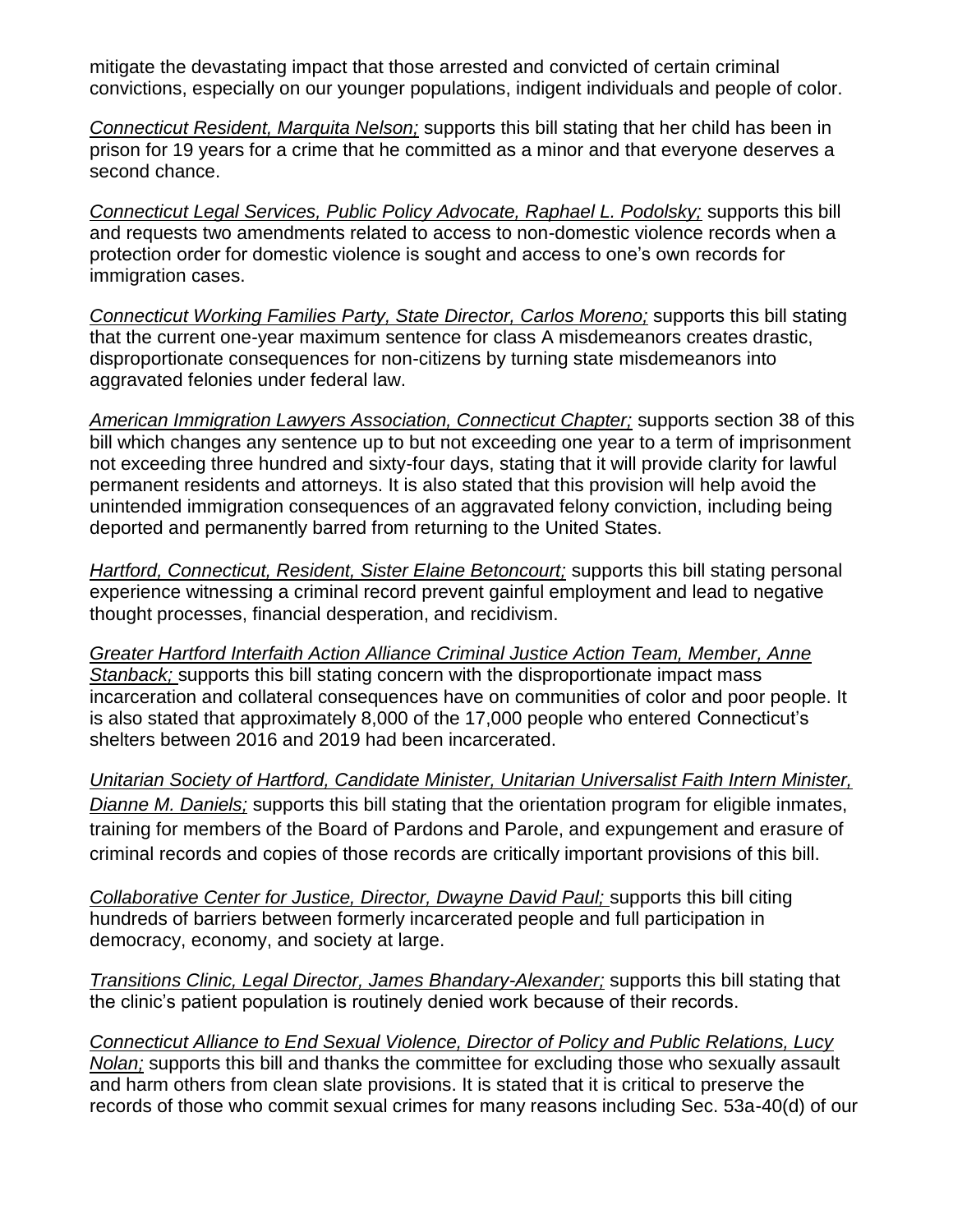statutes specifically allows that "persistent offenders of crimes involving assault, stalking, trespass, threatening, harassment, criminal violation of a protective order, criminal violation of a standing criminal protective order or criminal violation of a restraining order" have increased penalties for their actions, including changing misdemeanors to a class D felony. It is also stated that keeping records of those who commit sexual crimes is necessary to ensure that victims and our communities are safe and can help the criminal justice system hold offenders accountable.

#### *Connecticut Coalition Against Domestic Violence, Director of Public Policy and*

*Communications, Liza Andrews;* supports this bill stating that the bill seems to prevent possible injustices against individuals accused of crimes and does not fairly consider crime victims. Support for the measure related to the erasure of criminal records as it provides a carve-out for family violence crimes is stated. It is also stated that there must be a carve-out of family violence crimes so as to ensure the ability of courts to refer individuals who reoffend to appropriate diversionary programs, as well as to ensure that convicted offenders do not legally have access to firearms.

*Unitarian Universalist Society: East, Member, Susan Randolph;* supports this bill stating that it would be an important step toward ending structural racism. It is also stated that the lingering impact of a criminal record, especially a felony conviction, robs all of society of the contributions those who have served their sentences could make.

*City of Bridgeport, Mayor's Initiative for Reentry Affairs, Director, Earl Bloodworth;* supports this bill stating that many returning to communities after incarceration are ineligible to receive financial aid or qualify for Pell Grants. It is also stated that further reduction of collateral consequences to make the state safer and stronger can be achieved by expanding the scope of anti-discrimination laws through individualized assessments and ending blanket bans.

*Restorative Action Alliance Inc., Executive Director, Amber Vlangas & President, Jason Wasserman*; support provisions that provide protections against discrimination based on erased criminal record history but asks the committee to remove exclusions based on crime category. It is also stated that everyone who completes a court-ordered sentence and remains conviction-free for a specified period should be eligible for Clean Slate.

The following Connecticut Residents support this bill, many stating that criminal records present barriers to employment, housing, occupational licensing, and higher education and that this bill will strengthen the state economy, improve public safety, and advance racial justice. Some shared personal stories about the positive impact this bill could have on themselves, their loved ones, and/or their communities.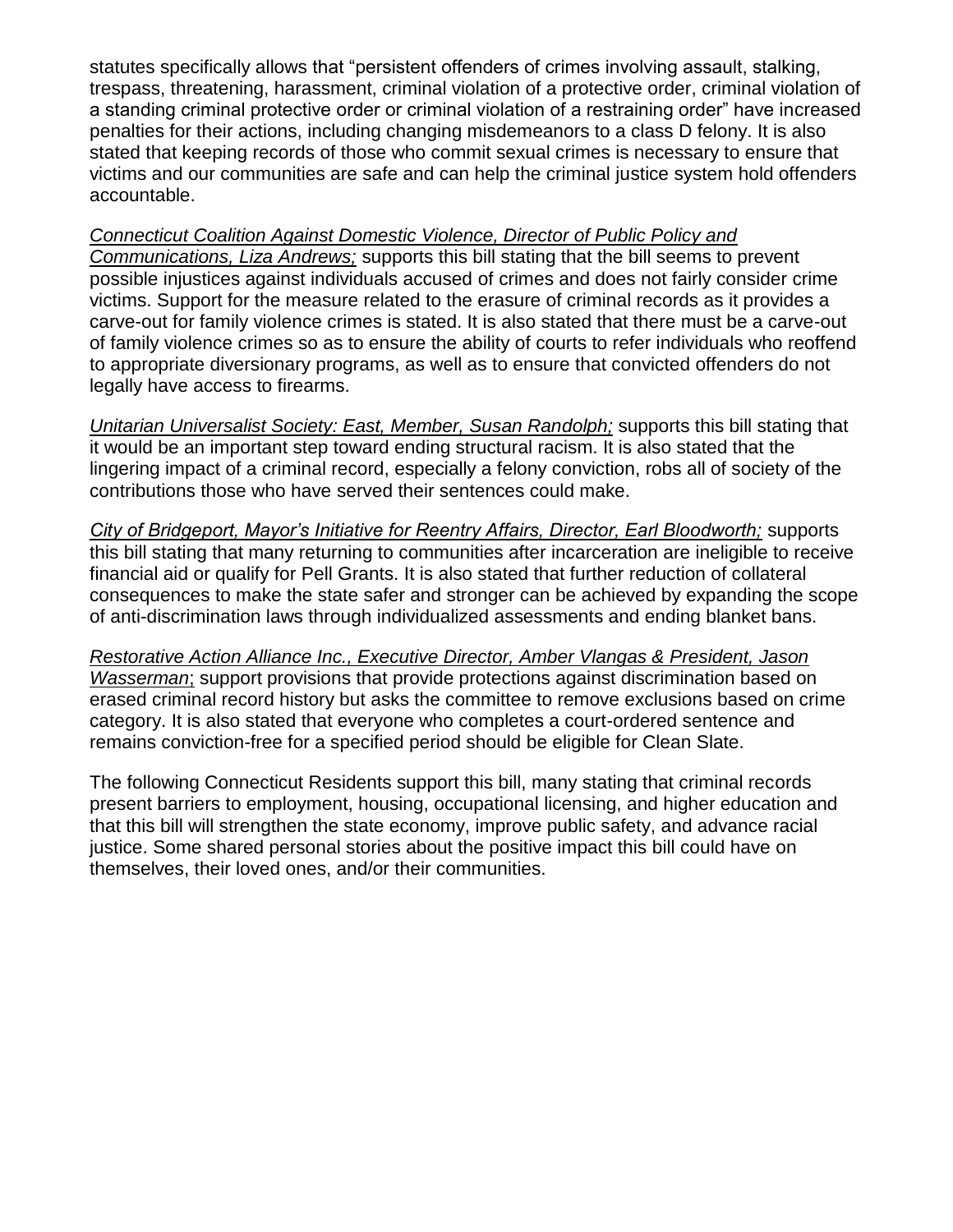*Joshua Aiken, New Haven Rev. Virginia W.G. Army, Vernon Jim Adams, Bolton Rev. Whitney Altopp, St. Stephen's Episcopal Church, Ridgefield Fatma Antar, Bristol Rev. Elizabeth Butler Arulampalam, Riverfront Family Church, Hartford Michael Askew, Director of Recovery, CT Community for Addiction Recovery Karen Baar, New Haven Charlotte Babbin, Guilford Reid Baris, Westport Jodie Baris, Westport Jennifer Barnard, New Haven Anne Tranquilli-Bausher, Stratford Patti Beckett, South Glastonbury Alan Benford, East Hartford Diane Benner, West Hartford Thomas Benton, Fairfield Gail Berritt, Westport Civianne Bloch, Orange Wendy Bloch, Fairfield Meg Bloom, New Haven Roye Anastasio-Bourke, New Haven Marguerite Brennan, North Haven Linda Bronstein, West Hartford Psalm Brown, New Haven Christine Brown, Fairfield Diane Capasso, Branford Elaine Chapman, Shelton Coleen Chien, Paper Prisons Initiative Joseph J. Cirasuolo, Ed.D., Wallingford Paula Cocozza, Fairfield Paul Cocuzzo, Manchester Queenie Collins, Glastonbury Sally Connolly, Woodbridge James R. Curtin, Trumbull Susan Day, Cheshire Kellyann Day, LMSW, Cheshire Stephen Darley, North Haven Josephine Diegnan, Westport Rev. Chris J. Dion, East Granby Juno Dina, New Haven Mary Donohue, Wallingford Linda Drazen, New Haven Carolyn Emerson, South Windsor Deborah Elkin, New Haven Wendy Epstein, Wesport*

*Frederic Esper, Fairfield Kristen Estabrook, New Haven Stephanie FitzGerald, New Haven Rabbi Andi Fliegel, West Hartford Thomas Flynn, Fairfield Kenny Foscue, North Haven Reverend Larissa D. Forsythe, South Glastonbury Ilene J. Frank, Bloomfield Scott Friedman, North Haven Steve Ginsburg, Anti Defamination League Miriam Giskin, North Haven Marjorie Golden, MD, Westport Andrea Goodman, LCSW Mary Gorham, Woodbridge Rebekah Grafton, West Hartford Karla Fackler Grafton, West Hartford Mary Ellen Hagedus, Trumbull Christine Halfar Rev. Donald L. Hamer Rev. Hugh B. Hamilton Paul Hammer, New Haven Barbara Harman, Southport Clara Chokenea Harmon, Shelton Letitia C. Hill, Hamden Elizabeth Hines, Executive Director, Community Partners in Action Margaret Hodgkins, Southport Emily Hofstadder, West Hartford Gerald Holdridge, Wilton Daniel Houser, Ridgefield Brandon Hudik, New Haven Mike Jacobson, Bridgeport Destiny De Jesus, Naugatuck Chloe Johnson, Middletown Mary Johnson, Middletown Dr. Asti Jackson Ph.D., New Haven Eleta A. Jones, Ph.D. LPC, West Hartford CT Lisa Kaston, New Haven Barbara Katz, Branford Elizabeth Keenan, Ph.D., LCSW, New Haven Amber Kelly, PhD, MSW, LCSW, New Haven Paul Kelly, Fairfield Reverend Marilyn B. Kendrix, North Haven Philip Kent, Hamden Emily Khirisy, West Hartford*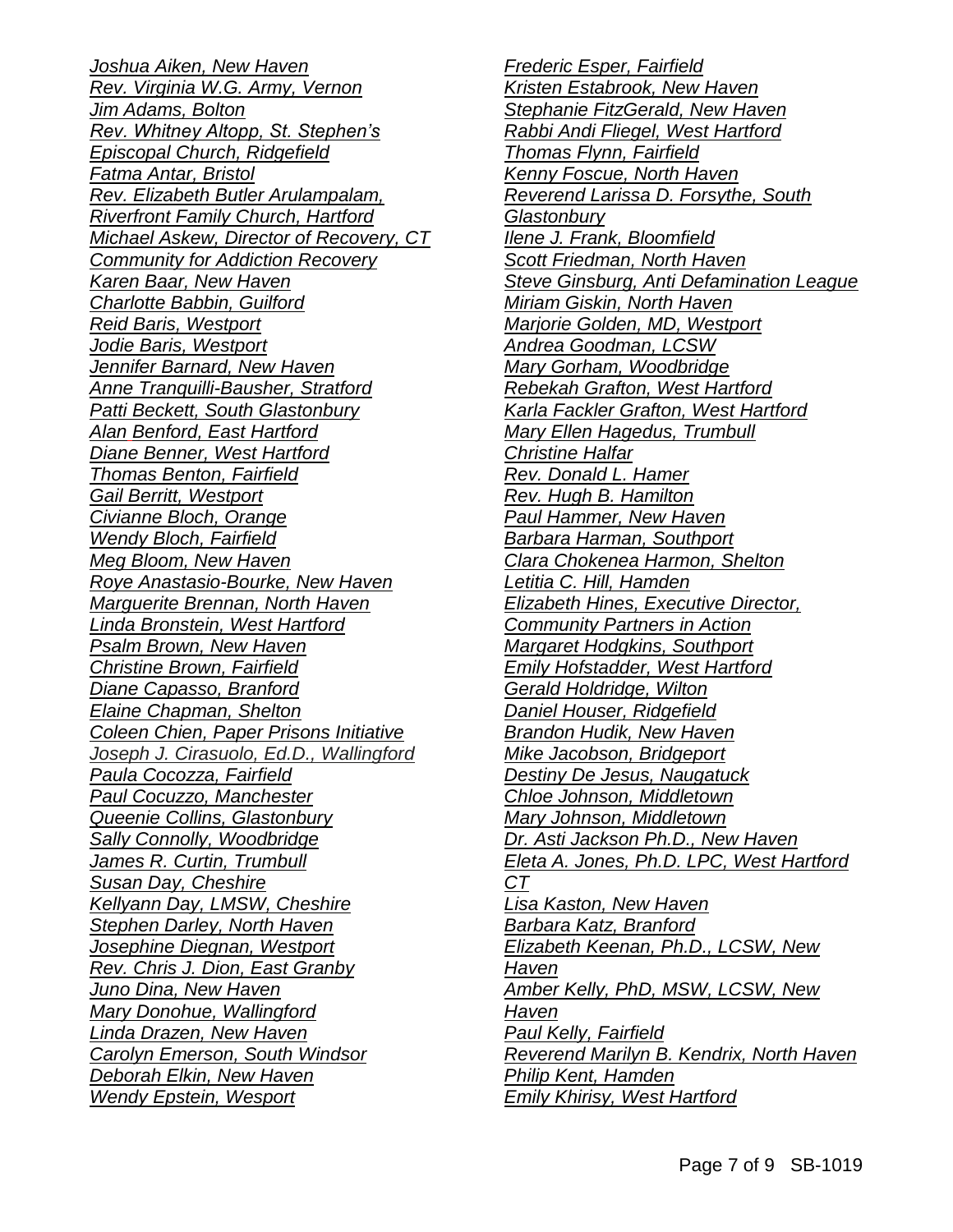*Tanis Klingler, Bridgeport Paul Kosowsky Barbara-Jean Kubik, SNDdeN, West Hartford Maria Lamberto, New Haven Anne Lampert, Bridgeport Mary LaPorte, Greater Hartford Interfaith Action Alliance Rob LaRose, New Haven [Anthony Lawson, Naugatuck] Beth Lazar, Bridgeport Emily Lehrman, Fairfield Megan Levan, Middletown David Levy, Weston Rev. Matt Lindeman, St. Peter's Episcopal Church, Milford Adlyn Loewenthal, West Hartford Maureen Lopes, Madison Dwight Lopes, Madison Cori Mackey, Center for Leadership and Justice Rev. James C. Manship, Pastor of St. Rose of Lima Catholic Church George and Chris Markley, Fairfield Lori Martin, New Haven William Marut, Glastonbury Juanita McGhee, Bridgeport Lynn McNamara, Fairfield Ellen Messali, Esq. New Haven Legal Assistance Bonita Messman, Westport Michele Mudrick, Legislative Advocate, Southern New England Conference United Church of Christ Bonnie Muller, Hamden Wendy Muschett, Fairfield Rev. Kari Nicewander, Immanuel Congregational Church, Hartford Susan Nobleman, Hamden James Norden, St. Ann's Episcopal Church Kevin Nugent, Milford Jeanine Oburchay, Bridgeport Ilana Ofgang, Bridgeport Jennifer O'Neill, Marlborough, CT Kris Oser, Milford Nancy Pappas, Manchester Kellie Panus, Southport Jacqueline Paige, Fairfield* 

*Rev. Josh Pawelek, Unitarian Universalist Society, Manchester Ann Percival, Enfield Anna Pickett, New Haven Rachel Pomeranz, Middletown Judith Proctor, Southport Rabbi James Prosnit, Fairfield Michael Psutka, Granby Beth Richter, Bethany Lawrence Rizzolo, Guilford Eli Roche, Co-Chair, Wesleyan Democrats Alana Rosenberg, Woodbridge Edgar Russell Jr., New Haven Rev. Tracy Johnson Russell, Bethany Barry Ryan, Bridgeport Elizabeth Saria, Bloomfield Christie Sanders, Member, Unitarian Universalist Society: East, Manchester Naomi Schaffer, Fairfield Jeffrey Schwartz, Dr.,Fairfield Constanza Segovia, Member, Hartford Deportation Defense Molly Shapiro, New Haven Jackie Trimble Shapiro, Hamden Garrett Sheehan, President and CEO,Greater New Haven Chamber of Commerce Marcy Shinbaum, Fairfield Tamara Shockley, Norwalk Jean Silk, New Haven Deirdre and Jerry Simmons, Danbury Rita E. Skog, Fairfield David A. Skog, Fairfield Judy Sparer, New Haven Rev. Linda Spiers, Canton Rev. David W. Spollett, Fairfield Cathy Rion Starr, Minister, The Unitarian Society of Hartford Sonya Starr & J.J. Prescott, University of Michigan Law School Elisabeth Stenger, LCSW, Hamden Lori Stewart, Legislative Liaison, Connecticut Catholic Public Affairs Conference Mike Stockman, West Hartford Richard Stockton, North Haven George Stone, West Hartford Kimberly Stoner, New Haven Stephen Stout, Southport*